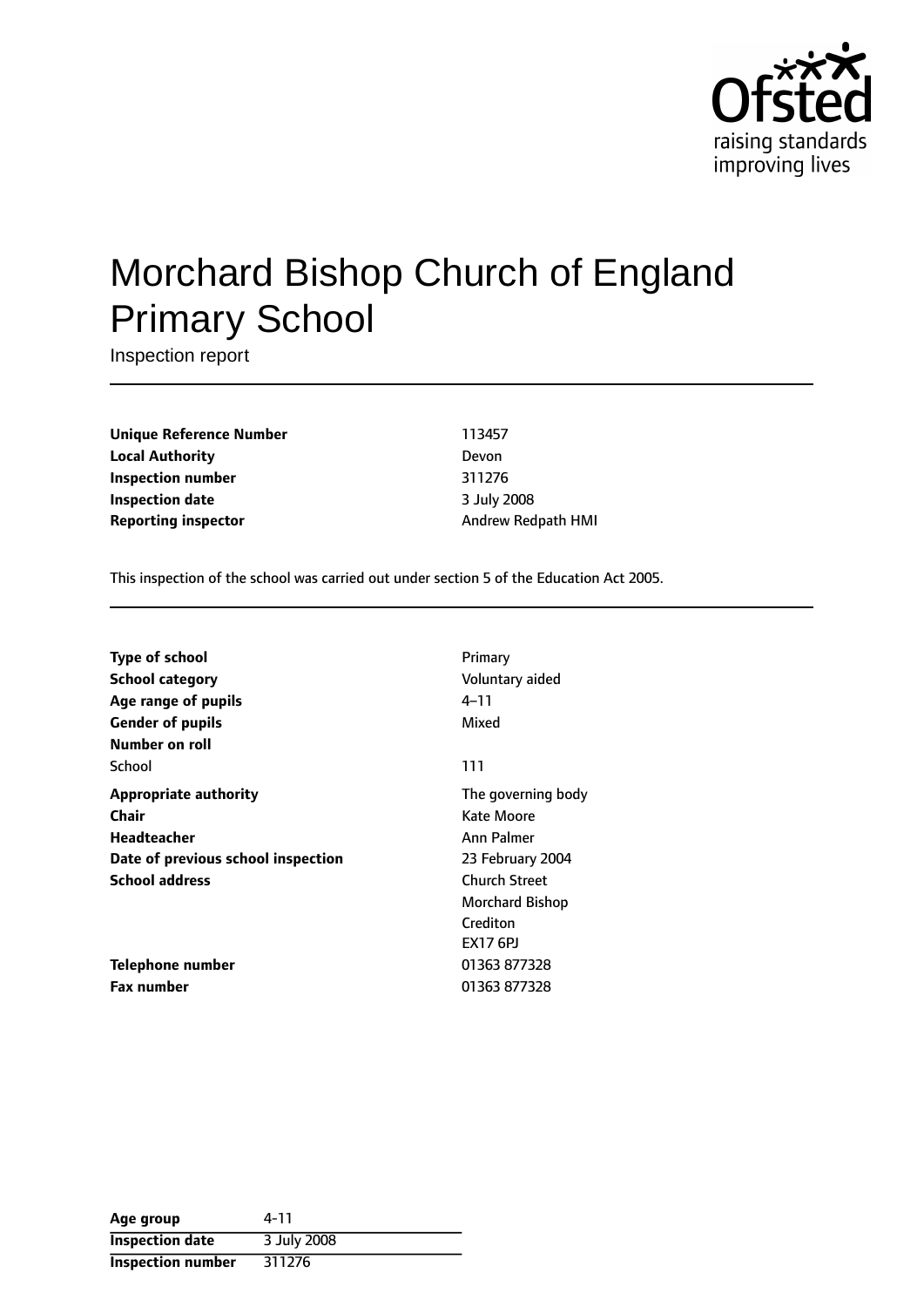.

© Crown copyright 2008

#### Website: www.ofsted.gov.uk

This document may be reproduced in whole or in part for non-commercial educational purposes, provided that the information quoted is reproduced without adaptation and the source and date of publication are stated.

Further copies of this report are obtainable from the school. Under the Education Act 2005, the school must provide a copy of this report free of charge to certain categories of people. A charge not exceeding the full cost of reproduction may be made for any other copies supplied.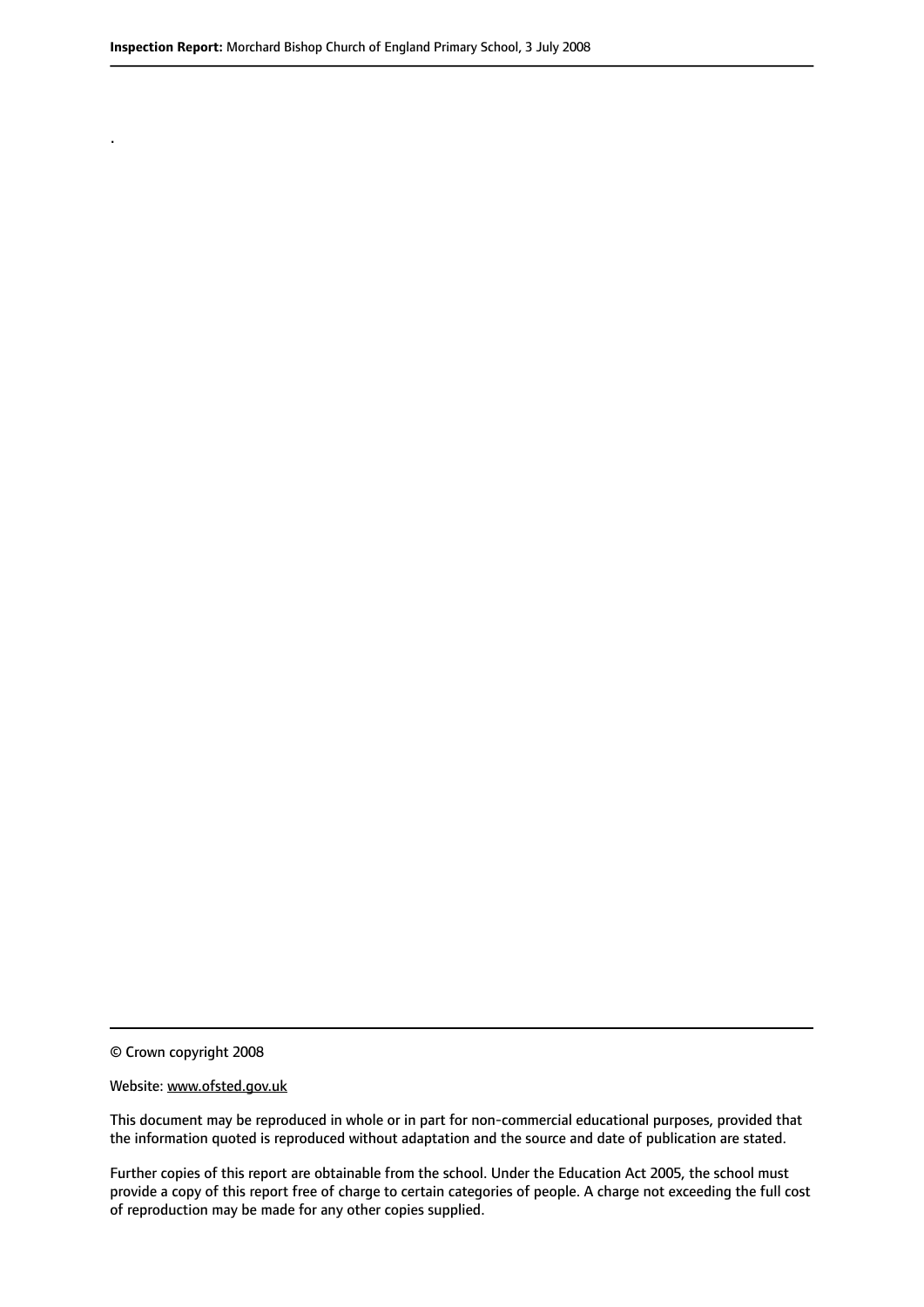# **Introduction**

The inspection was carried out by one of Her Majesty's Inspectors. The inspector evaluated the overall effectiveness of the school and investigated the following issues: achievement and standards, with a particular focus on the progress of pupils with a learning difficulty and/or disability and the improvement between Years 2 and 6; the quality of teaching and learning and its impact on pupils' progress; and the role of leadership and management in improving standards. Evidence was gathered from the school's self-evaluation, policies and other documents, national published assessment data and the school's assessment records, lesson observations, discussions with pupils, staff and the chair of governors, and views expressed in parental questionnaires. Other aspects of the school's work were not investigated in detail but the inspector found no evidence to suggest that the school's own assessments, as given in its self-evaluation, were not justified, and these have been included where appropriate in this report.

## **Description of the school**

Morchard Bishop Church of England Primary School is a small village school located in the heart of Devon. Almost all the pupils are of White British heritage and virtually all speak English as their home language. The proportion of pupils with learning difficulties and/or disabilities is above the national average and a small number with complex needs have a statement of special educational needs. The proportion entitled to free school meals is much lower than average.

#### **Key for inspection grades**

| Outstanding  |
|--------------|
| Good         |
| Satisfactory |
| Inadequate   |
|              |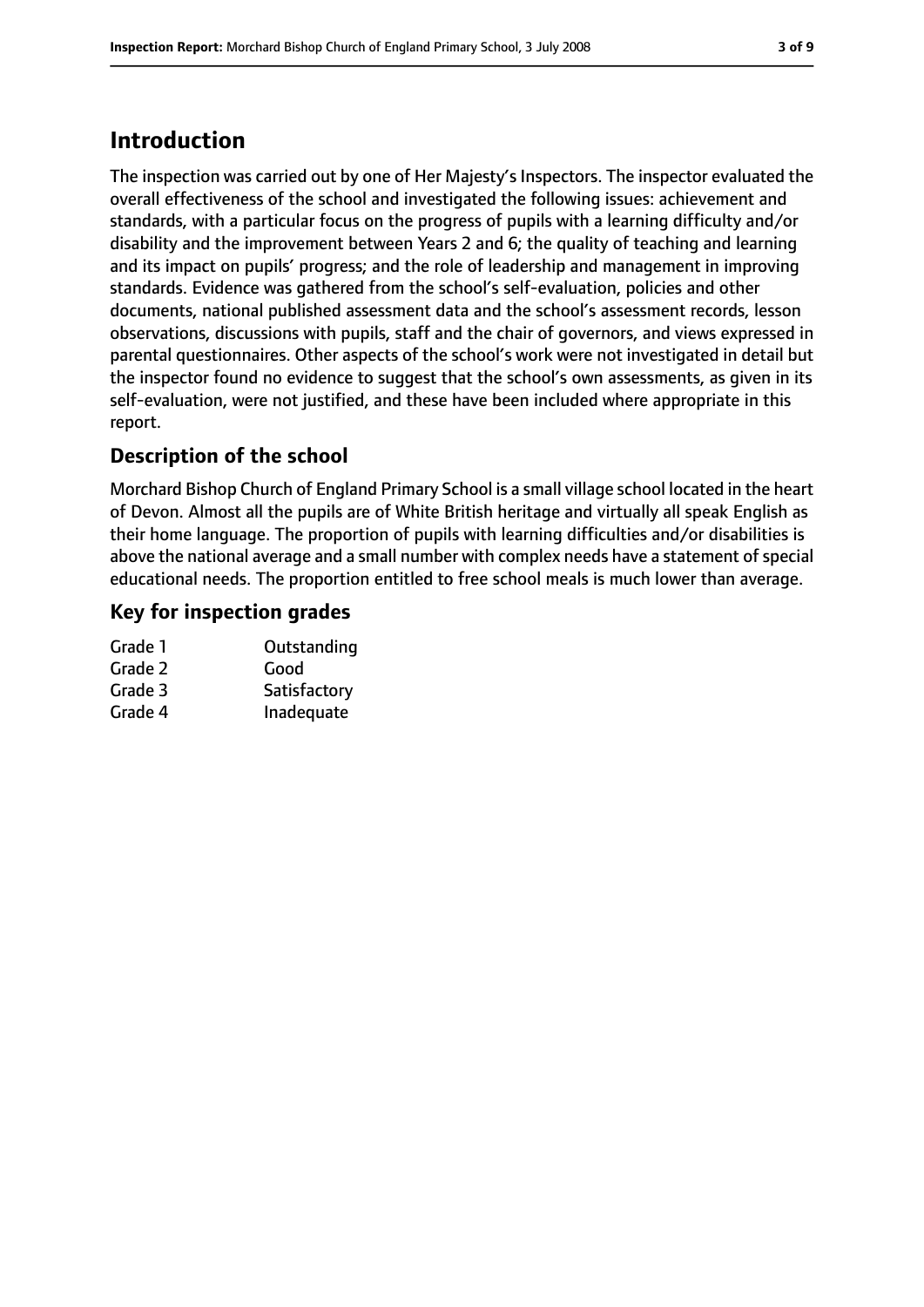# **Overall effectiveness of the school**

#### **Grade: 2**

Morchard Bishop Church of England Primary provides a good education and 'a very pleasant and friendly atmosphere', as stated by one parent. The curriculum is outstanding and has a strong focus on the social and creative aspects of learning. As a result, pupils' personal development is outstanding. They enjoy taking part in the excellent range of activities and speak proudly of their school. In the words of one pupil, 'This school is full of surprises'. The 'surprises' include a vegetable garden, tended by pupils and producing food which is used in school lunches, and a swimming pool which enables all pupils to benefit from daily swimming sessions in the summer months.

Pupils make good progress and achieve well. When they enter the school, children are generally working below the expected starting point for their age. They make a good start in the Reception class and by the end of Year 2 they achieve standards which are generally in line with or above the national average. By the end of Year 6, standards are above average in English, mathematics and science. Standards are high because the school analyses its performance and takes steps to improve weaker areas. For example, in English, strategies to improve reading and writing have raised pupils' attainment and brought standards in line with other subjects. Pupils with learning difficulties and/or disabilities make good progress. Those who struggle with reading are identified early and receive intensive support which enables them to catch up with their peers. Pupils who have a statement of special educational needs benefit from individual programmes with carefully targeted areas for improvement.

Pupils' attendance is excellent. As one parent commented, 'My child always looks forward to coming to school'. The provision of nutritious food, sporting activities, and swimming and cycling proficiency courses ensures pupils lead very safe and healthy lifestyles. In recognition of this work, the school has achieved several awards including the Healthy Schools Award and Activemark 2007. Pupils' spiritual, moral, social and cultural development is good. Stimulating events such as school concerts and 'artsweek' projects raise pupils' self-esteem and sense of achievement. Pupils learn to take responsibility and make a very positive contribution to the community, for example when they help younger children in the playground, raise money for a school in Africa, or sing carols at a local residential home for the elderly. The school is very successful in promoting a strong Christian ethos and has established close links with the local church. There is less emphasis on developing pupils' understanding and knowledge of other faiths and cultures in modern Britain.

The quality of teaching and learning is good and ranges from satisfactory to outstanding. In all classes, there are well established routines and positive relationships between staff and pupils. Typically, varied activities capture pupils' interest and clear explanations ensure the purpose of the lesson is understood. Occasionally, teaching is less successful because it is not sufficiently clear what pupils are expected to learn. As a result, pupils become restless and make slower progress. The headteacher monitors teaching regularly and is aware of aspects that need improvement.

The school provides a caring environment. Good links with other agencies ensure pupils with a statement of special educational needs, or who speak English as an additional language, receive appropriate support. Academic guidance is satisfactory. Whilst pupils are aware of their targets for improvement, marking is inconsistent and pupils are not always expected to make corrections to their work.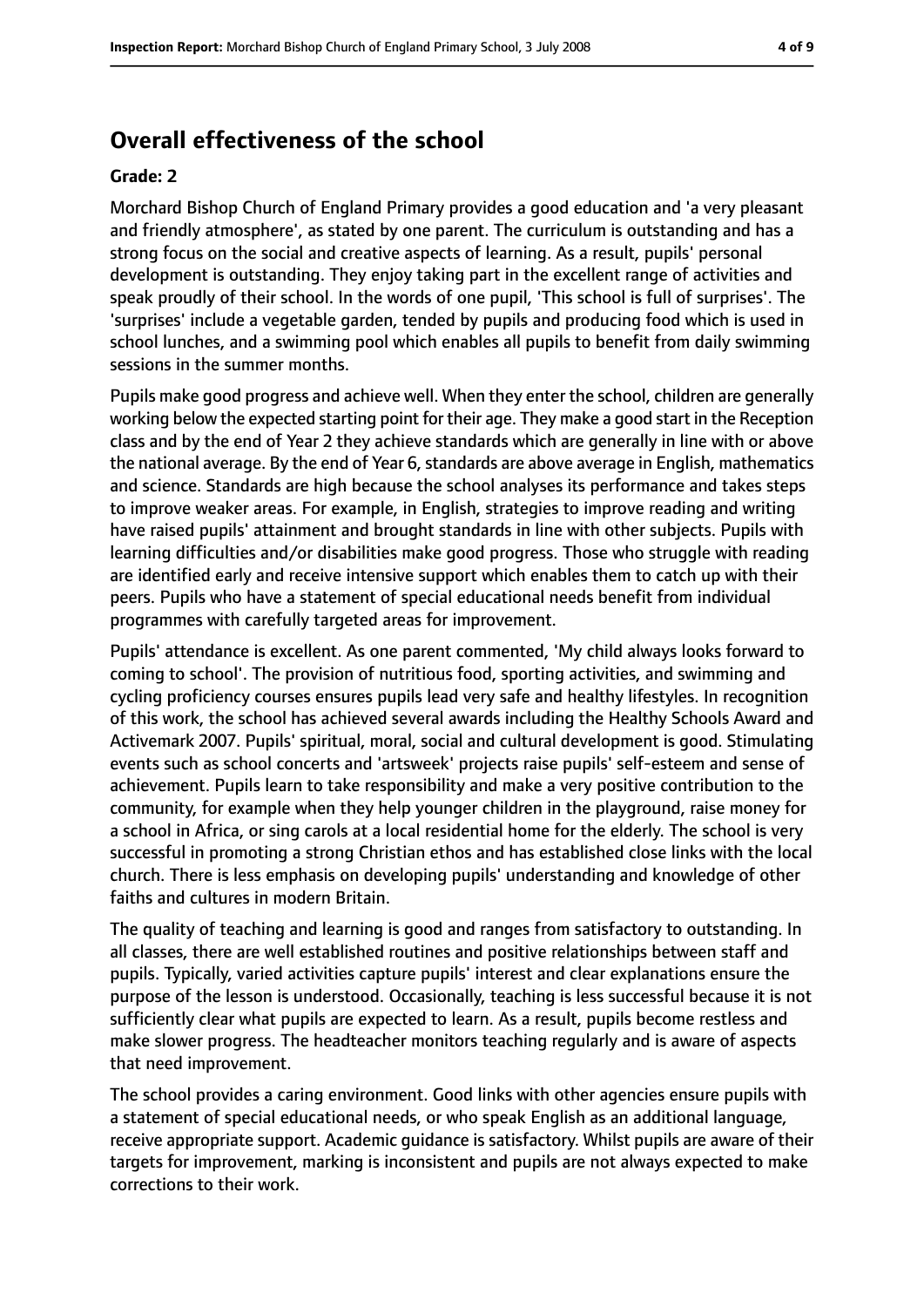Whilst parents are mostly positive about the school, a few questioned the effectiveness of planning to meet the needs of all pupils in some mixed-age classes. Teachers generally plan successfully for the age range in their classes and current arrangements are not adversely affecting pupils' progress. However, the school is aware of parental concerns and is making changes for September 2008 which are intended to provide greater continuity of teaching for pupils. Some parents also raised concerns about pupils' behaviour. Pupils were courteous and polite during the inspection and their behaviour was good.

The headteacher provides a clear direction for the school and is committed to ensuring all pupils are included in the life of the school. Parents appreciate her positive approach; in the words of one parent, 'The headteacher always seems so enthusiastic'. The school evaluates its performance effectively and new initiatives are monitored to ensure they are raising standards. Systems for analysing data have been introduced recently and the school is quite properly seeking to develop them further. The governing body provides a satisfactory level of support and it has established committees to provide oversight of each aspect of the school's work. There have been changes in the composition of the governing body recently and it is developing its ability to provide more challenge. The school sets challenging targets to raise standards and has demonstrated that it uses resources effectively to achieve them. Its capacity for further improvement is good.

## **Effectiveness of the Foundation Stage**

#### **Grade: 2**

The quality of provision in the Foundation Stage is good. A stimulating range of activities is offered in an attractive environment which includes a recently constructed balcony forsheltered outside play. Good planning ensures children have their needs met fully in the mixed-age class of Reception and Year 1 children. Teaching is very effective because it has a clear focus on what children are expected to learn. This ensures all children, including those with learning difficulties and/or disabilities, make good progress.

## **What the school should do to improve further**

- ■
- Extend opportunities for pupils to learn about the different religions and cultures in modern Britain.
- Raise the quality of teaching and learning so it is of a consistently high standard across the school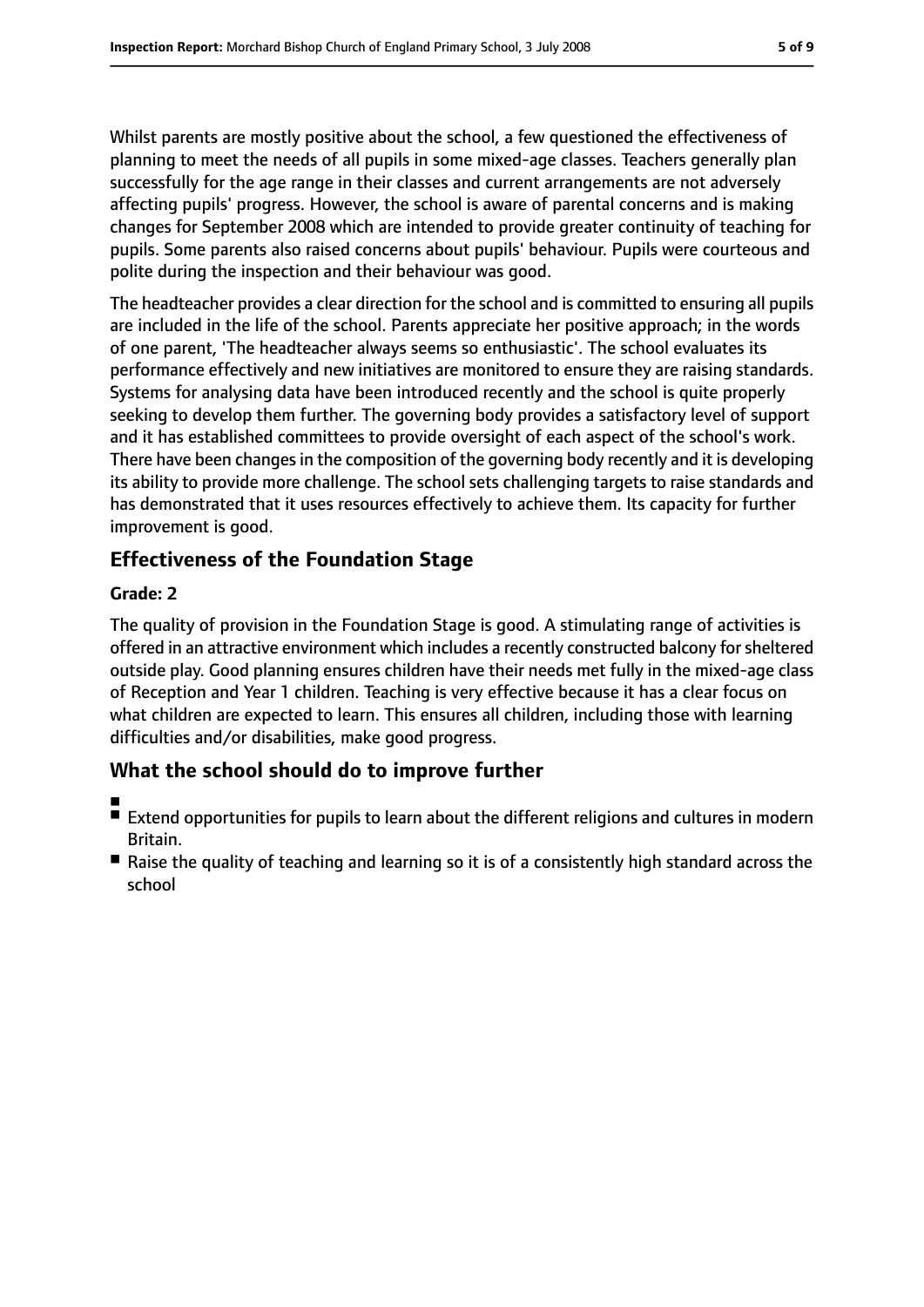**Any complaints about the inspection or the report should be made following the procedures set out in the guidance 'Complaints about school inspection', which is available from Ofsted's website: www.ofsted.gov.uk.**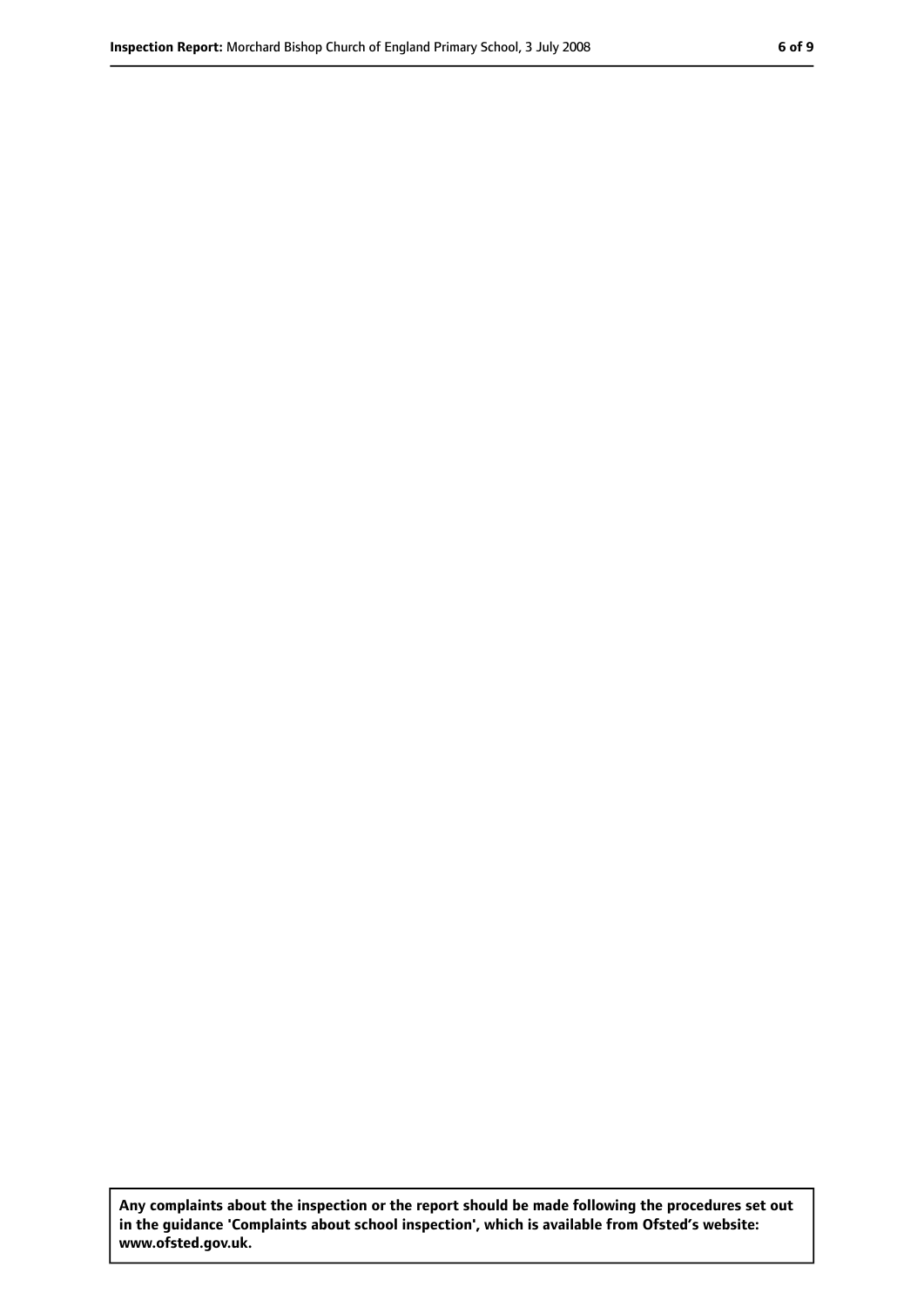# **Inspection judgements**

| $^{\backprime}$ Key to judgements: grade 1 is outstanding, grade 2 good, grade 3 satisfactory, and | <b>School</b>  |
|----------------------------------------------------------------------------------------------------|----------------|
| arade 4 inadeguate                                                                                 | <b>Overall</b> |

## **Overall effectiveness**

| How effective, efficient and inclusive is the provision of education, integrated<br>care and any extended services in meeting the needs of learners? |     |
|------------------------------------------------------------------------------------------------------------------------------------------------------|-----|
| Effective steps have been taken to promote improvement since the last<br>inspection                                                                  | Yes |
| How well does the school work in partnership with others to promote learners'<br>well-being?                                                         |     |
| The effectiveness of the Foundation Stage                                                                                                            |     |
| The capacity to make any necessary improvements                                                                                                      |     |

#### **Achievement and standards**

| How well do learners achieve?                                                                               |  |
|-------------------------------------------------------------------------------------------------------------|--|
| The standards <sup>1</sup> reached by learners                                                              |  |
| How well learners make progress, taking account of any significant variations between<br>groups of learners |  |
| How well learners with learning difficulties and disabilities make progress                                 |  |

## **Personal development and well-being**

| How good is the overall personal development and well-being of the<br>learners?                                  |  |
|------------------------------------------------------------------------------------------------------------------|--|
| The extent of learners' spiritual, moral, social and cultural development                                        |  |
| The extent to which learners adopt healthy lifestyles                                                            |  |
| The extent to which learners adopt safe practices                                                                |  |
| How well learners enjoy their education                                                                          |  |
| The attendance of learners                                                                                       |  |
| The behaviour of learners                                                                                        |  |
| The extent to which learners make a positive contribution to the community                                       |  |
| How well learners develop workplace and other skills that will contribute to<br>their future economic well-being |  |

## **The quality of provision**

| How effective are teaching and learning in meeting the full range of the<br>learners' needs?          |  |
|-------------------------------------------------------------------------------------------------------|--|
| How well do the curriculum and other activities meet the range of needs<br>and interests of learners? |  |
| How well are learners cared for, guided and supported?                                                |  |

#### **Annex A**

 $^1$  Grade 1 - Exceptionally and consistently high; Grade 2 - Generally above average with none significantly below average; Grade 3 - Broadly average to below average; Grade 4 - Exceptionally low.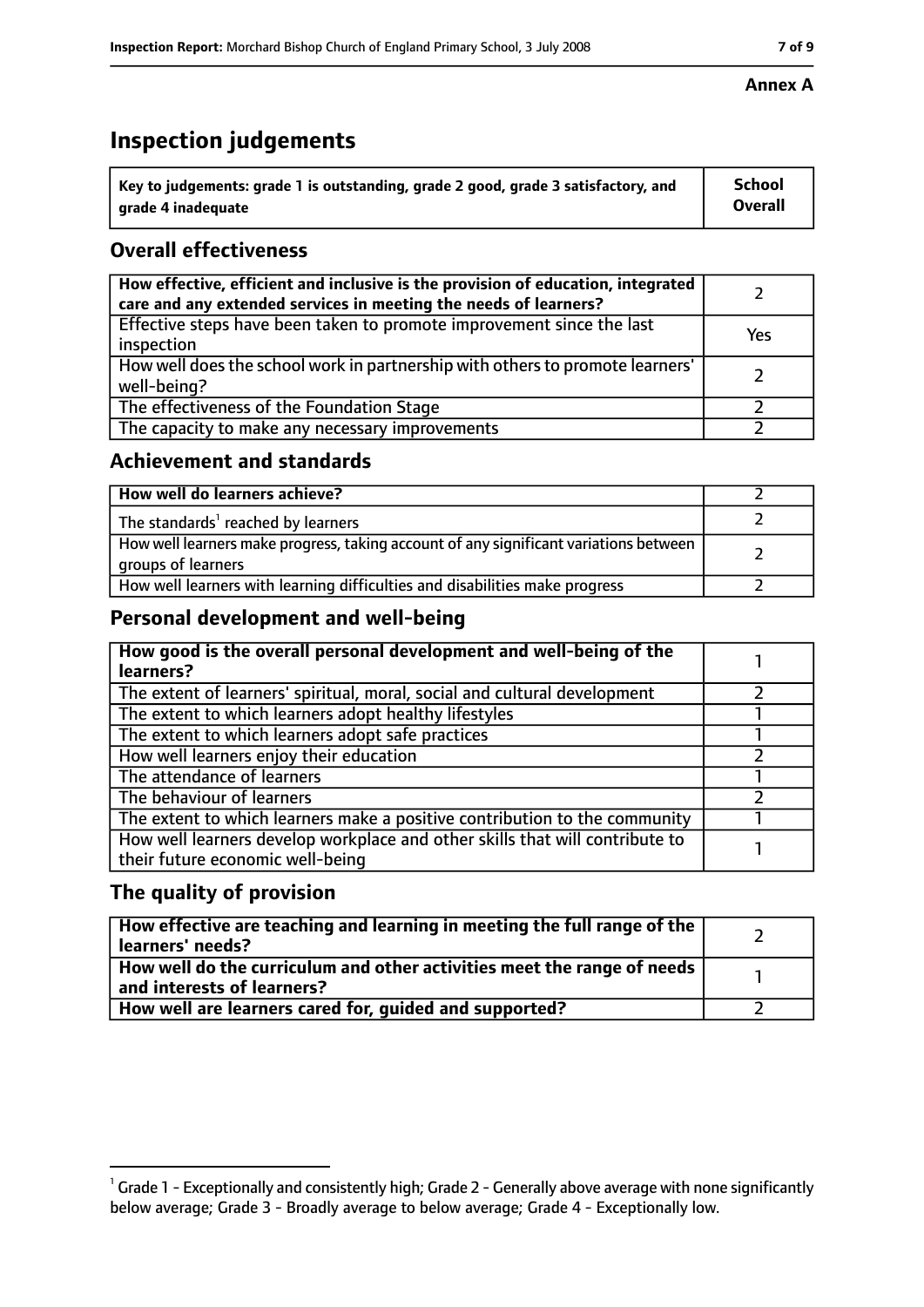# **Leadership and management**

| How effective are leadership and management in raising achievement                                                                              |           |
|-------------------------------------------------------------------------------------------------------------------------------------------------|-----------|
| and supporting all learners?                                                                                                                    |           |
| How effectively leaders and managers at all levels set clear direction leading<br>to improvement and promote high quality of care and education |           |
|                                                                                                                                                 |           |
| How effectively leaders and managers use challenging targets to raise standards                                                                 |           |
| The effectiveness of the school's self-evaluation                                                                                               |           |
| How well equality of opportunity is promoted and discrimination tackled so                                                                      |           |
| that all learners achieve as well as they can                                                                                                   |           |
| How effectively and efficiently resources, including staff, are deployed to                                                                     | 7         |
| achieve value for money                                                                                                                         |           |
| The extent to which governors and other supervisory boards discharge their                                                                      | 3         |
| responsibilities                                                                                                                                |           |
| Do procedures for safequarding learners meet current government                                                                                 | Yes       |
| requirements?                                                                                                                                   |           |
| Does this school require special measures?                                                                                                      | <b>No</b> |
| Does this school require a notice to improve?                                                                                                   | No        |